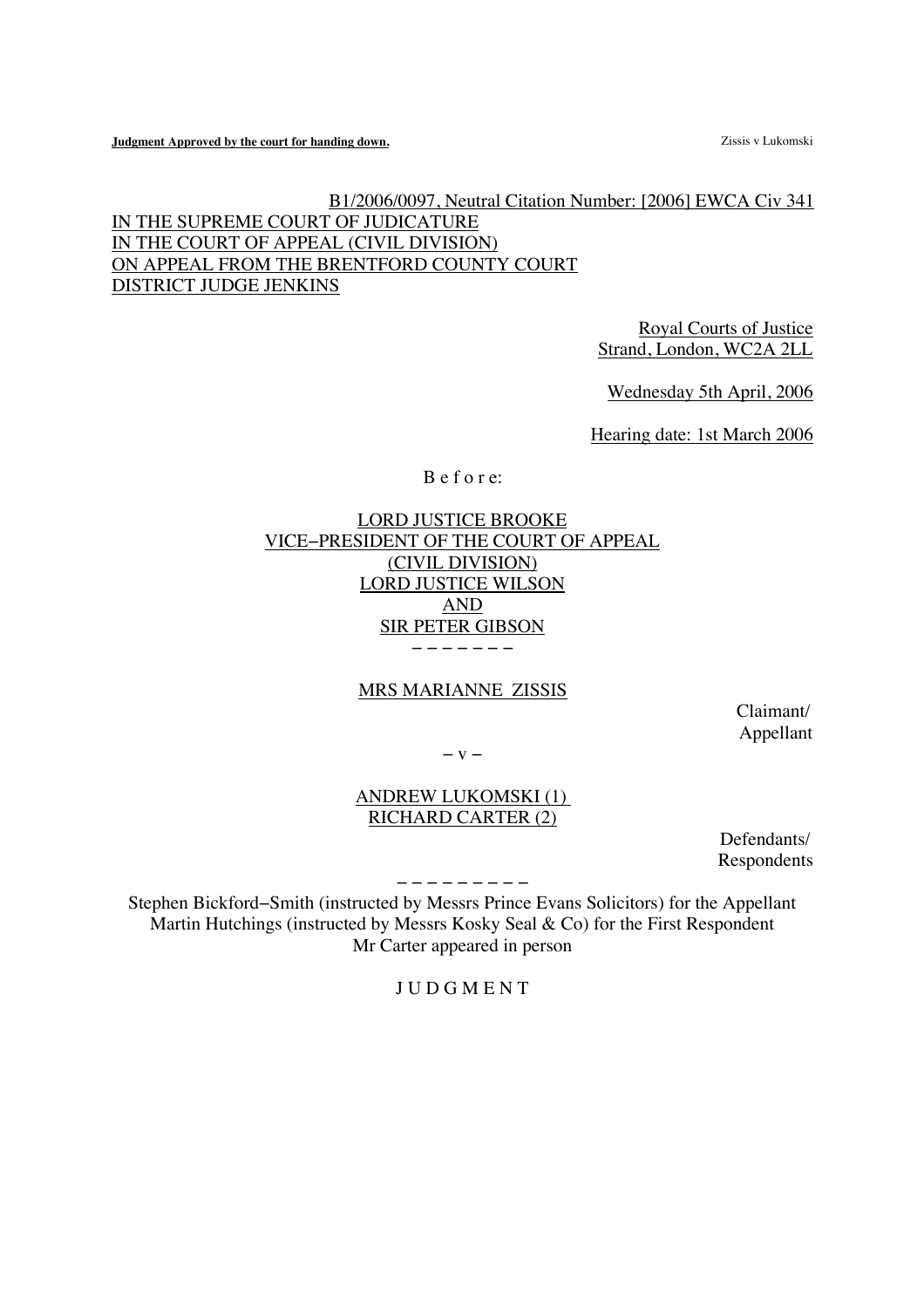## **Sir Peter Gibson:**

On an application for permission to appeal which came before this court on  $1<sup>st</sup>$  March 2006 we gave permission to appeal and made certain orders. We indicated that we would give our reasons later. In this judgment I set out my reasons for the conclusions which we reached.

### **The facts**

- 1. The appellant, Mrs Marianne Zissis, sought permission to appeal from parts of the order made by District Judge Jenkins in the Brentford County Court on 1st December 2005. By those parts of that order the District Judge dismissed the claim which Mrs Zissis had brought under CPR Part 8 against the Defendant, Mr Andrew Lukomski, that an addendum award purportedly made by a surveyor appointed under the Party Wall etc Act 1996 ("the Act") be rescinded. He did so on the basis that an appeal against an award under the Act must be brought under CPR Part 52.
- 2. Mrs Zissis is the owner of a house at 8 Birkdale Road in Acton. Mr Lukomski is the owner of an adjoining house at 10 Birkdale Road. In 2003 she wished to carry out works which came within the provisions of the Act. As the building owner, on  $29<sup>th</sup>$ May 2003 she served on Mr Lukomski, as the adjoining owner, a notice under section  $6(1)$  of the Act. A dispute as to the works arose. Pursuant to section  $10(1)(b)$  each party appointed a surveyor, Mrs Zissis appointing Mr Michael Bovington and Mr Lukomski appointing Mr Richard Carter, and the two surveyors selected Mr James Cosgrave as the third surveyor. Mr Bovington and Mr Carter could not agree the terms of an award. Mr Cosgrave alone made an award on  $12<sup>th</sup>$  February 2004, authorising the works subject to various conditions to safeguard Mr Lukomski's property. Mr Cosgrave assessed the costs of making the award in the sum of £810 plus VAT and ordered Mr Lukomski to pay £610 plus VAT and Mrs Zissis to pay £200 plus VAT. He did not deal with Mr Carter's fees.
- 3. Mr Lukomski, on Mr Carter's advice, sought to appeal against Mr Cosgrave's award and to have it varied so that Mrs Zissis would be ordered to pay Mr Carter's fees and Mr Cosgrave's fees would be disallowed. However, that appeal did not proceed.
- 4. Mr Bovington and Mr Carter continued to disagree. On 8<sup>th</sup> September 2004 Mr Cosgrave declared himself "incapable of acting" within section 10(9)(c) of the Act. That day by letter to Mr Lukomski Mr Carter observed that the Act required the other two surveyors to select another surveyor in Mr Cosgrave's place. However that did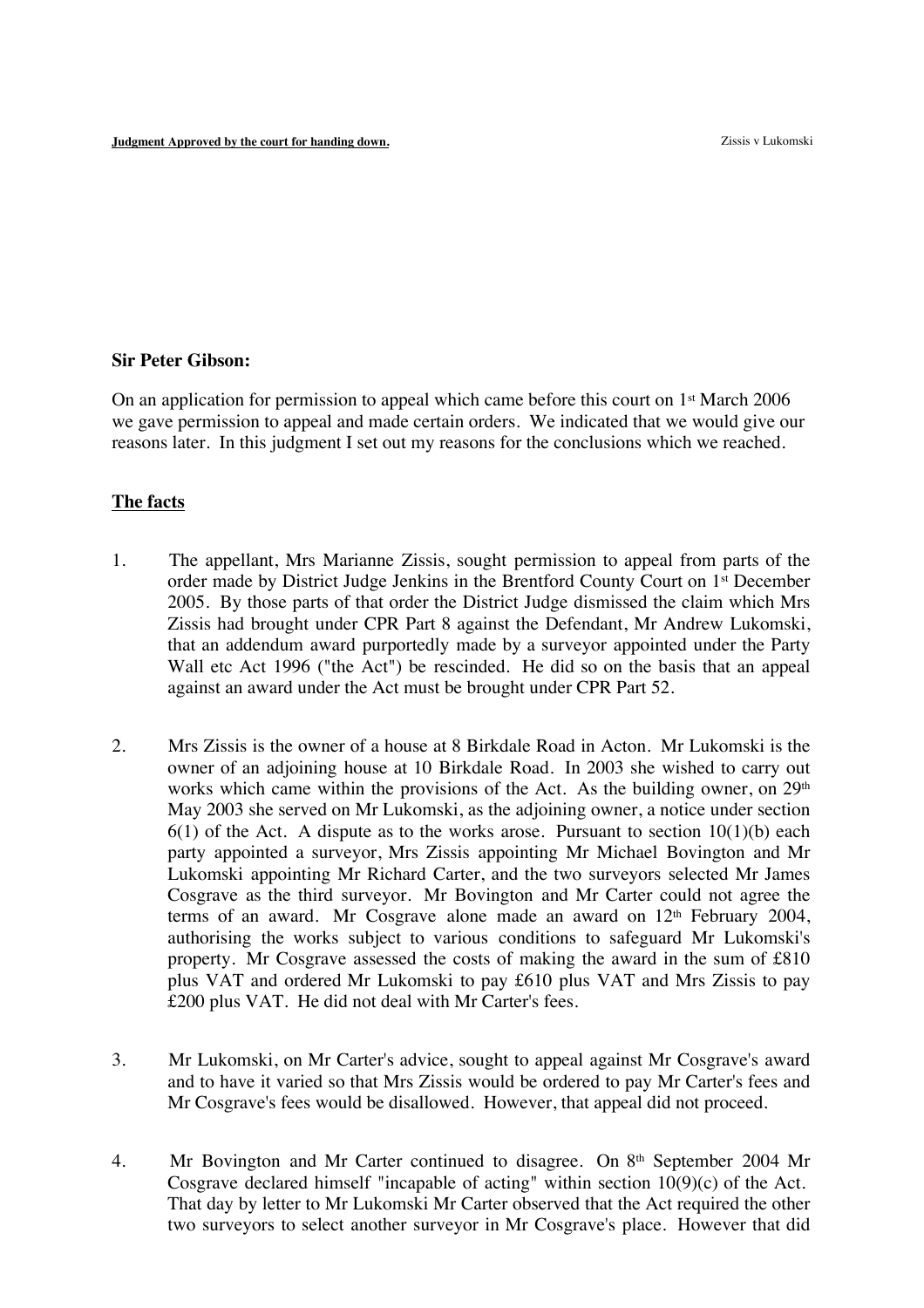not happen. Mr Carter wrote about his own fees to Mr Bovington who had said he would speak to Mrs Zissis about them. Mr Carter continued:

"Can you please advise me of the present position and let me have your best proposal within ten days of your receipt of this letter."

He said that this was a request in the terms of section 10 of the Act.

5. Section 10(7) of the Act provides (so far as material):

"If a surveyor ×..

(a) appointed under paragraph (b) of subsection (1) by a party to the dispute  $\times$ 

neglects to act effectively for a period of ten days beginning with the day on which x.. the surveyor of the other party serves a request on him, the surveyor of the other party may proceed to act *ex parte* in respect of the subject matter of the request and anything so done by him shall be as effectual as if he had been an agreed surveyor."

- 6. When Mr Bovington did not reply, Mr Carter alone made the addendum award purportedly under section 10(17). In it he asserted that Mr Bovington had neglected to act effectively for ten days in response to Mr Carter's request that Mr Bovington make his best offer. He proceeded to award himself £15,825 plus VAT , which he required Mrs Zissis to pay within fourteen days.
- 7. On 3rd December 2004 Mrs Zissis commenced her Part 8 proceedings in the Brentford County Court against Mr Lukomski. In paragraph 4 of the Particulars of Claim she pleaded:

"The Addendum Award ought to be rescinded, and the Claimant has by the proceedings herein appealed against the Addendum Award."

In the particulars given of that averment it was pleaded that because another surveyor in place of Mr Cosgrave had not been selected, the addendum award was invalid. It was also pleaded that Mr Bovington did not neglect to act effectively for the purposes of the Act.

8. In paragraph 5 it was pleaded:

"Further, and in the alternative, and without prejudice to the foregoing , the Addendum Award ought to be modified, and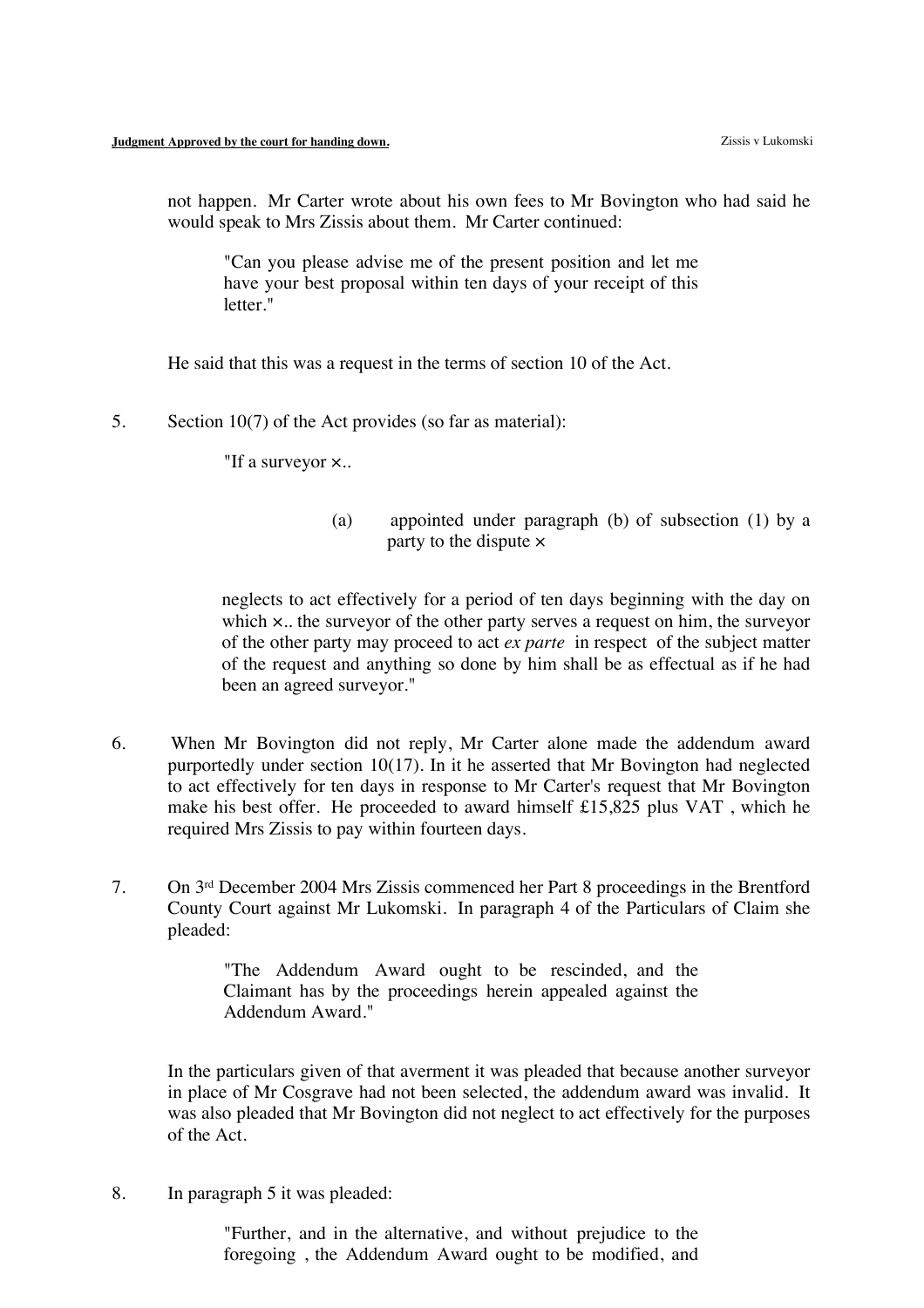the Claimant has by the proceedings herein appealed against the Addendum Award."

This averment was particularised, and among other things complaint was made that Mr Carter's costs were not reasonable.

9. The substantive orders claimed were:

"(1) An Order under the  $\times$ . Act  $\times$ .s.10(17) that the Addendum Award be rescinded,

Or, in the alternative:

(2) An Order under the ×.Act ×s.10(17) modifying the Addendum Award."

- 10. A first hearing of Mrs Zissis' proceedings before the District Judge was fixed for  $25<sup>th</sup>$ January 2005. On 18<sup>th</sup> February Mr Lukomski wrote to Mrs Zissis' solicitors, Prince Evans. He had received legal advice that the addendum award was made without jurisdiction. He said that it was fatally flawed, that there was no valid award to appeal and that the award was not enforceable against Mrs Zissis. He also said that he had been advised that Mrs Zissis should have brought her appeal under Part 52. To save costs he proposed that a consent order be agreed between them for the rescission of the addendum award, with no order as to costs. That proposal was overtaken by events.
- 11. On 22nd February 2005 Mr Carter applied to be substituted as defendant in place of Mr Lukomski, who made an application to the like effect the next day. On  $25<sup>th</sup>$ February the District Judge adjourned Mr Carter's application and although both Mrs Zissis and Mr Lukomski indicated that they regarded the addendum award as invalid, the District Judge directed that at the adjourned hearing the court would consider whether or not the Part 8 claim should have been brought under Part 52.
- 12. Mr Carter, through a company controlled by him, Procarson Ltd., sought to enforce the addendum award against Mrs Zissis by obtaining permission on 23rd May 2005 from Brentford County Court to enforce the award in the sum of £19,144.64. Mrs Zissis on 31<sup>st</sup> May applied to set aside that order.
- 13. The adjourned hearing ordered by the District Judge was fixed for  $7<sup>th</sup>$  July 2005. Mr Lukomski continued to press Mrs Zissis for a settlement to avoid this hearing. He proposed a consent order to which they would agree and by which Mrs Zissis' costs would come out of any fees ordered to be paid to Mr Carter, but that, if the order was rejected by the court, he would pay her fees up to 30<sup>th</sup> June 2005. However that came to nothing, Prince Evans advising that Mr Carter's consent was needed. The hearing on  $7<sup>th</sup>$  July did not take place by reason of the London bombing, and the District Judge ordered that all outstanding applications in both the Part 8 proceedings and the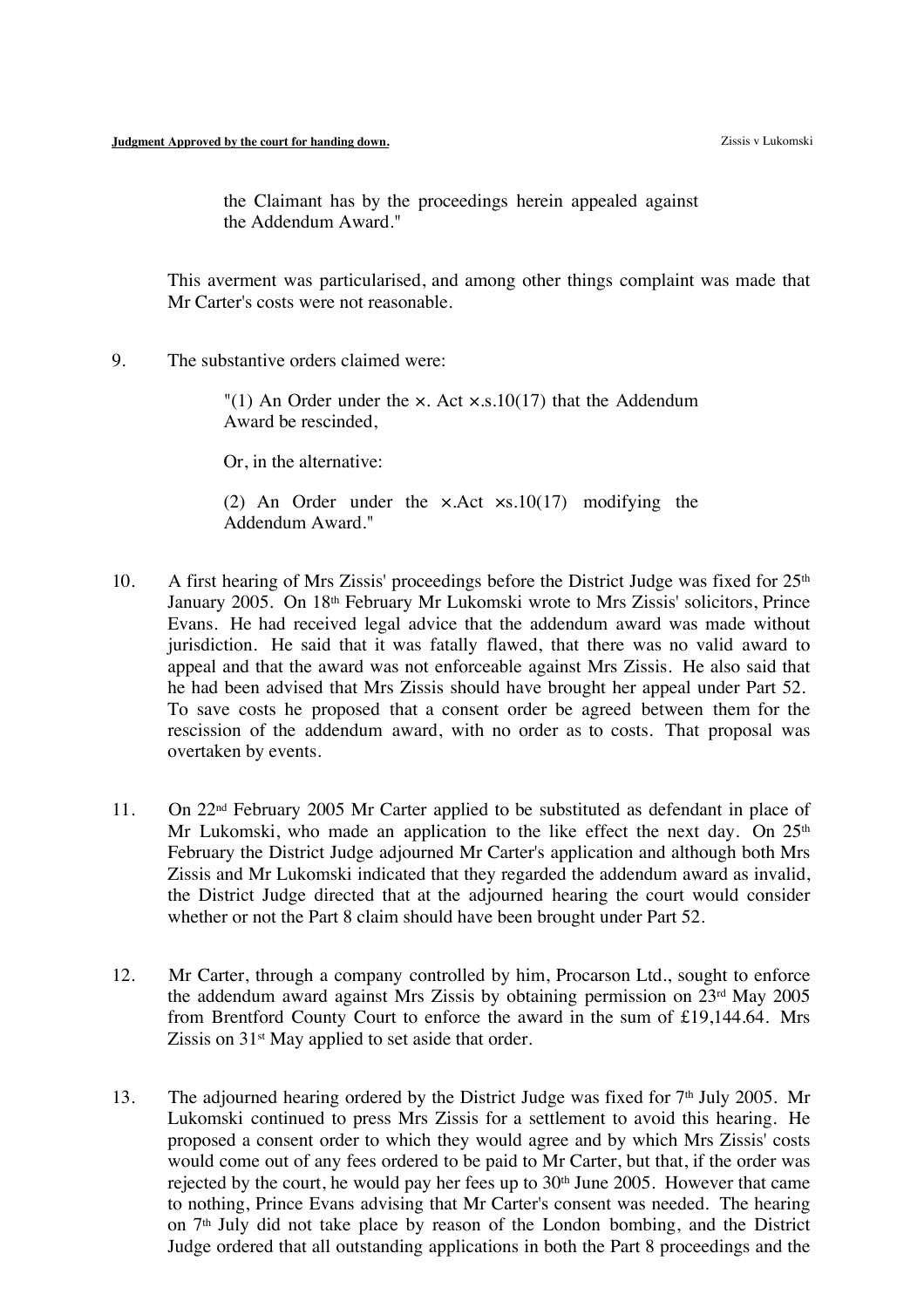enforcement proceedings be adjourned until a further date to be fixed. On  $21<sup>st</sup>$ November Mr Lukomski made a further application to join Mr Carter as Second Defendant to the Part 8 proceedings as the person responsible for the addendum award who should be responsible for Mr Lukomski's costs. On 26th November Mr Carter gave notice withdrawing his application to be substituted as a party and opposing Mr Lukomski's application.

- 14. At that further adjourned hearing on  $1<sup>st</sup>$  December the District Judge heard argument from counsel for Mrs Zissis and counsel for Mr Lukomski and from Mr Carter in person. The District Judge at the end of the hearing gave his decision and indicated that his reasons would follow later.
- 15. In his judgment of 23rd December the District Judge identified four issues:

(A) whether the addendum award was valid;

(B) whether Mr Carter should be joined as a Defendant to the Part 8 proceedings;

(C) whether proceedings were properly brought against Mr Lukomski or should have been brought against Mr Carter;

(D) whether proceedings were properly brought under Part 8 or should have been brought under Part 52.

16. The District Judge decided those issues as follows:

(A) without a third surveyor the panel of surveyors was improperly constituted and accordingly the addendum award was invalid;

(B) it was appropriate for Mr Carter to be joined so as to be bound by the decision and so that his responsibility for costs could be taken into account;

(C) Mr Lukomski, as the adjoining owner, was the correct defendant and Mrs Zissis had no cause of action against Mr Carter;

(D) the appeal by Mrs Zissis was a statutory appeal which should have been brought under Part 52.

17. On issue (D) the District Judge said that whilst it would seem that the present claim was exactly the type of dispute for which Part 8 was designed, he was firmly of the mind that this was a statutory appeal and so should have been commenced under Part 52. He did not accept that any authority which predated the CPR had any bearing on the issue. He considered that the appeal fell within the definition of statutory appeals in paragraph 17.1 of the Part 52 Practice Direction. He referred to the observation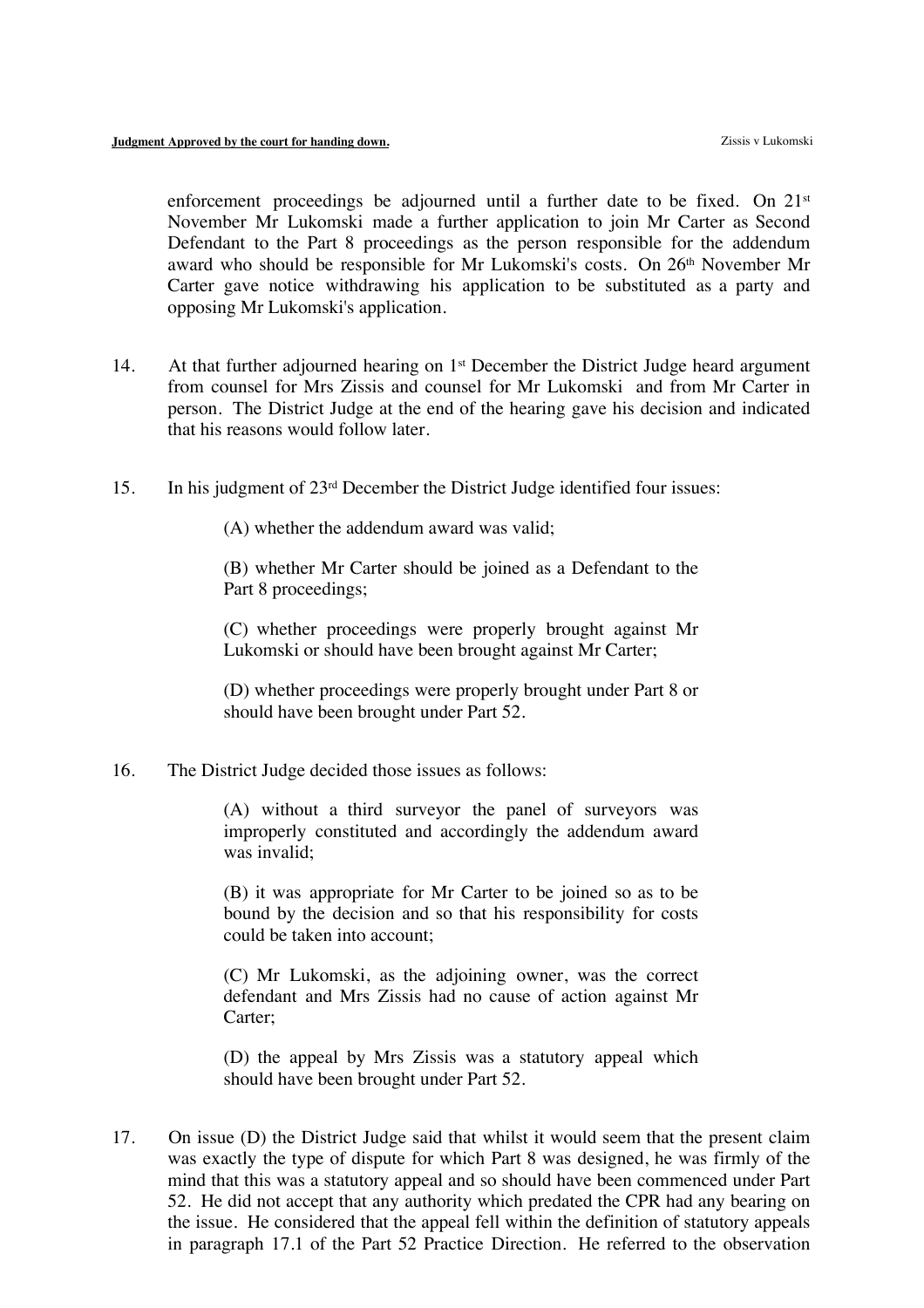made by Brightman J in Gyle−Thompson v Wall Street (Properties) Ltd [1974] 1 WLR 123 at page 130 that surveyors appointed under the party wall legislation "are in a quasi−judicial position with statutory powers and responsibilities", and the District Judge said that "it clearly follows that the review by the court should be on an appeal basis where the court undertakes a review of the surveyor's award." He found similarity in the process undertaken by the court in an appeal under section 204 of the Housing Act 1996, and said that he saw no difference between the type of appeal under section 204 or section 204A which was brought under Part 52 and an appeal under section 10(17) of the Act. He therefore held that Mrs Zissis had used the wrong procedure and was substantially out of time for bringing an appeal under Part 52.

- 18. The District Judge made the following orders:
	- (1) Mr Carter was joined as a defendant;
	- (2) Mrs Zissis's claim was dismissed;
	- (3) she was refused permission to appeal;
	- (4) she was ordered to pay Mr Lukomski's costs on the indemnity basis.

He adjourned an application by Mrs Zissis that Mr Carter pay her costs. That application has not yet been heard, nor has her application to set aside the grant of permission to enforce the addendum award.

#### **The appeal**

- 19. Mrs Zissis sought to appeal to this court against orders (2) and (4). For this she needed the permission of this court. We indicated at the outset of the hearing before us that we granted that permission.
- 20. Before us Mrs Zissis is represented by Mr Stephen Bickford−Smith and Mr Lukomski by Mr Martin Hutchings. Mr Carter appeared in person. In response to enquiries from the Bench it emerged that Mr Carter, being dissatisfied with the Judge's decision on the validity of the addendum award, has sought to appeal against it to a circuit judge in Brentford County Court. We indicated that that appeal should be transferred to this court and we were prepared to deal with it together with Mrs Zissis' appeal. However, Mr Carter told us that he needed time to prepare his argument for his appeal, and accordingly that matter has been adjourned to come on next term, preferably before the same constitution. We were nevertheless anxious that all matters affecting Mr Lukomski should be disposed of without him having to appear or to be represented at the adjourned hearing at which the only interested parties will be Mrs Zissis and Mr Carter. Orders were made by us accordingly as I shall later describe.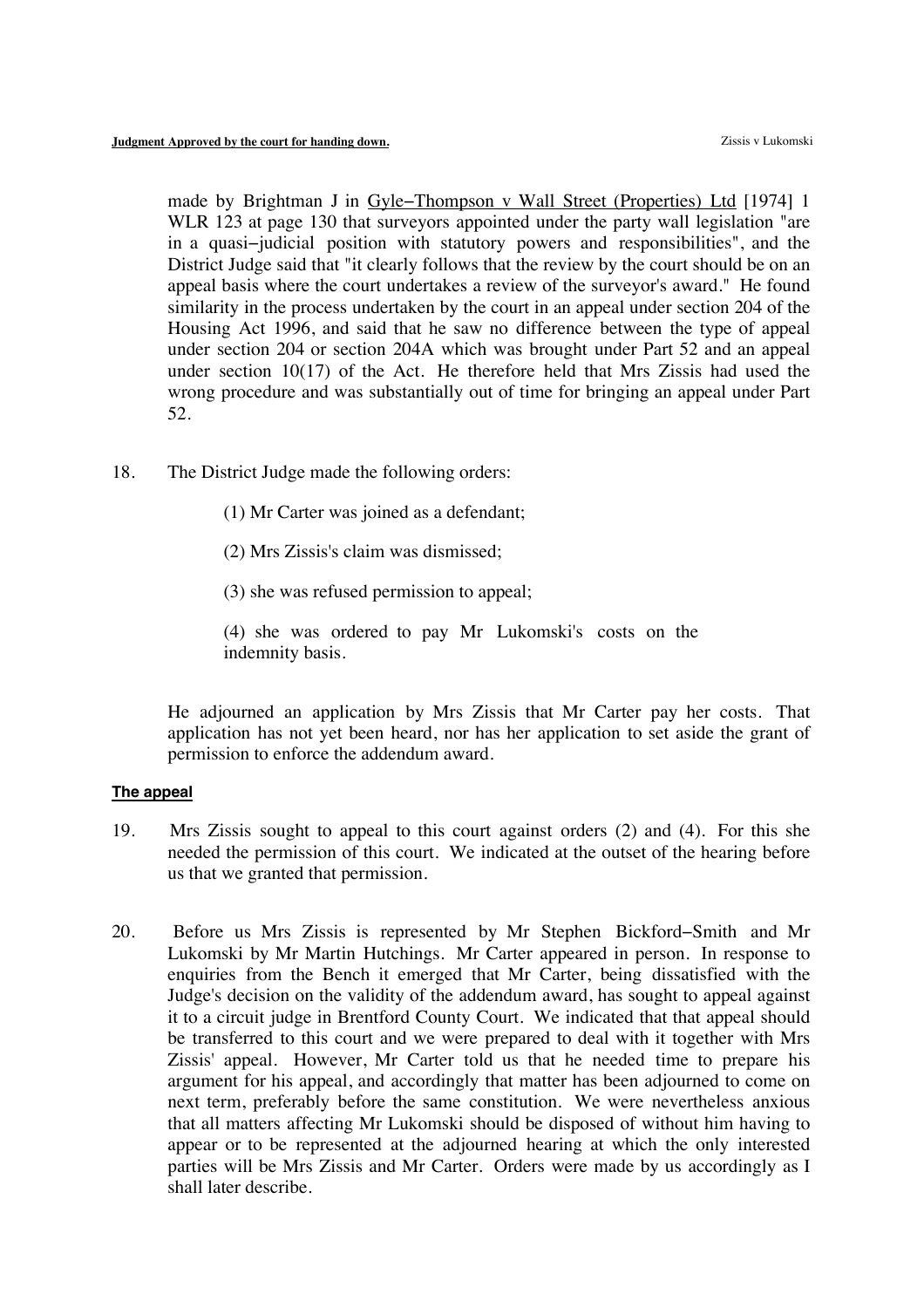21. Mr Bickford−Smith helpfully identified five issues raised by Mrs Zissis' appeal from the District Judge's order:

> (1) was the District Judge right to hold that the proceedings should have been brought under part 52;

> (2) if the District Judge was right on issue (1) was he right to dismiss the Part 8 proceedings even though he had held that the addendum award was invalid;

> (3) if the District judge was right on issue (1) should he have exercised his power under CPR rule 3.10 to validate the appeal;

> (4) was the District Judge right to order Mrs Zissis to pay Mr Lukomski's costs on the indemnity basis;

(5) should the court grant permission to appeal.

22. Save that in relation to issue (5) I shall indicate, as I go through the earlier issues, why permission was granted, I shall discuss these issues in turn. I shall then give the reasons for the order for costs made in this court as between Mrs Zissis and Mr Lukomski.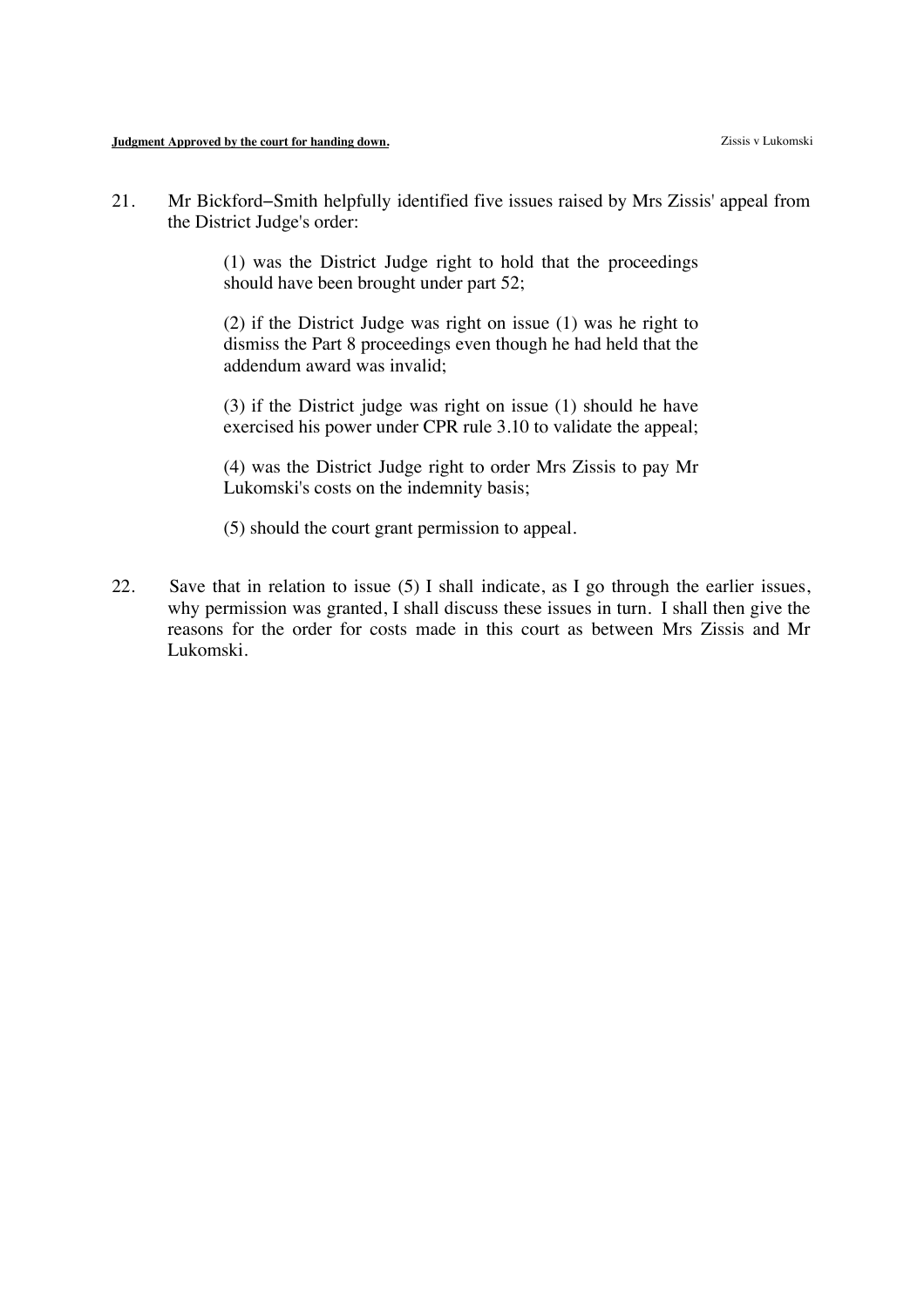# **Issue (1): Part 52**

- 23. Mr Bickford−Smith submitted that Mrs Zissis correctly brought her appeal against the addendum award under Part 8 and that it was not an appeal to which Part 52 applied. He based his argument on the party wall legislation which preceded the Act and on what was said in authorities relating to that legislation about the nature of the proceedings thereunder. He drew our attention to the statement made by the sponsor of the Bill which was to become the Act, the Earl of Lytton, when on the second reading of the Bill in the House of Lords he said: "The aims of the Bill are to extend the tried and tested provisions of the London Building Acts to England and Wales" (HL Debates Vol 568 31 January 1996 Col 1536). Mr Bickford−Smith relied in particular on the decision of His Honour Judge Humphrey Lloyd QC in Chartered Society of Physiotherapy v Simmonds Church Smiles [1995] 1 EGLR 155. In that case an award was appealed by the building owners to the county court, which transferred the appeal to the High Court as official referees' business. The respondents, the adjoining owners, argued that an appeal to the county court under section 55(n)(i) of the London Building Acts (Amendment) Act 1939 ("the 1939 Act") was limited and that the court's powers on the appeal did not extend to hearing new evidence or conducting its own investigation. Section 55(n)(i) is identical in all material respects to section 10(17). The Judge, in rejecting those arguments, described an award under the legislation as *sui generis* and more in the nature of an expert determination. He said that the award did not have to be a speaking award or to contain findings of fact or conclusions of law. He held that on an appeal against the award the court had jurisdiction to rescind or modify the award in such manner as it thought fit and to receive any evidence of fact or opinion. In arguing against the applicability of Part 52 to an appeal of the type described by Judge Humphrey Lloyd QC, Mr Bickford−Smith pointed to provisions in Part 52 restrictive of the freedom of the appeal court to receive evidence and requiring the appeal to be by way of a review with limited exceptions. He submitted that the appeal was in reality a new action and not a true appeal and that it could be brought by way of a Part 8 claim.
- 24. Mr Hutchings submitted that the appeal under section 10(17) was "probably a statutory appeal" and he drew attention to the wide powers which the appeal court has under Part 52 to enable it to determine the appeal justly.
- 25. We were told by Mr Bickford−Smith that there is much uncertainty among practitioners as to whether or not an appeal to the county court against an award under the Act is a statutory appeal governed by Part 52. That is demonstrated by two textbooks to which we were referred. In paragraph 10.2.4 of Bickford−Smith and Sydenham on Party Walls Law and Practice  $(2<sup>nd</sup>$  edition 2004) the learned authors make the tentative suggestion that the better view is that Part 52 does not govern such an appeal. In paragraph 11−24 of Gale on Easements (17th edition 2002) it is stated that it can be contended that such proceedings are governed by Part 52. The Royal Institution of Chartered Surveyors in paragraph 9.3 of the  $5<sup>th</sup>$  Edition (2002) of its guidance note, Party Wall Legislation and Procedure, states firmly that an appeal is made by claim under Part 8. It is important that the correct procedure for appeals under section  $10(17)$  is made clear for the benefit of the profession. For this reason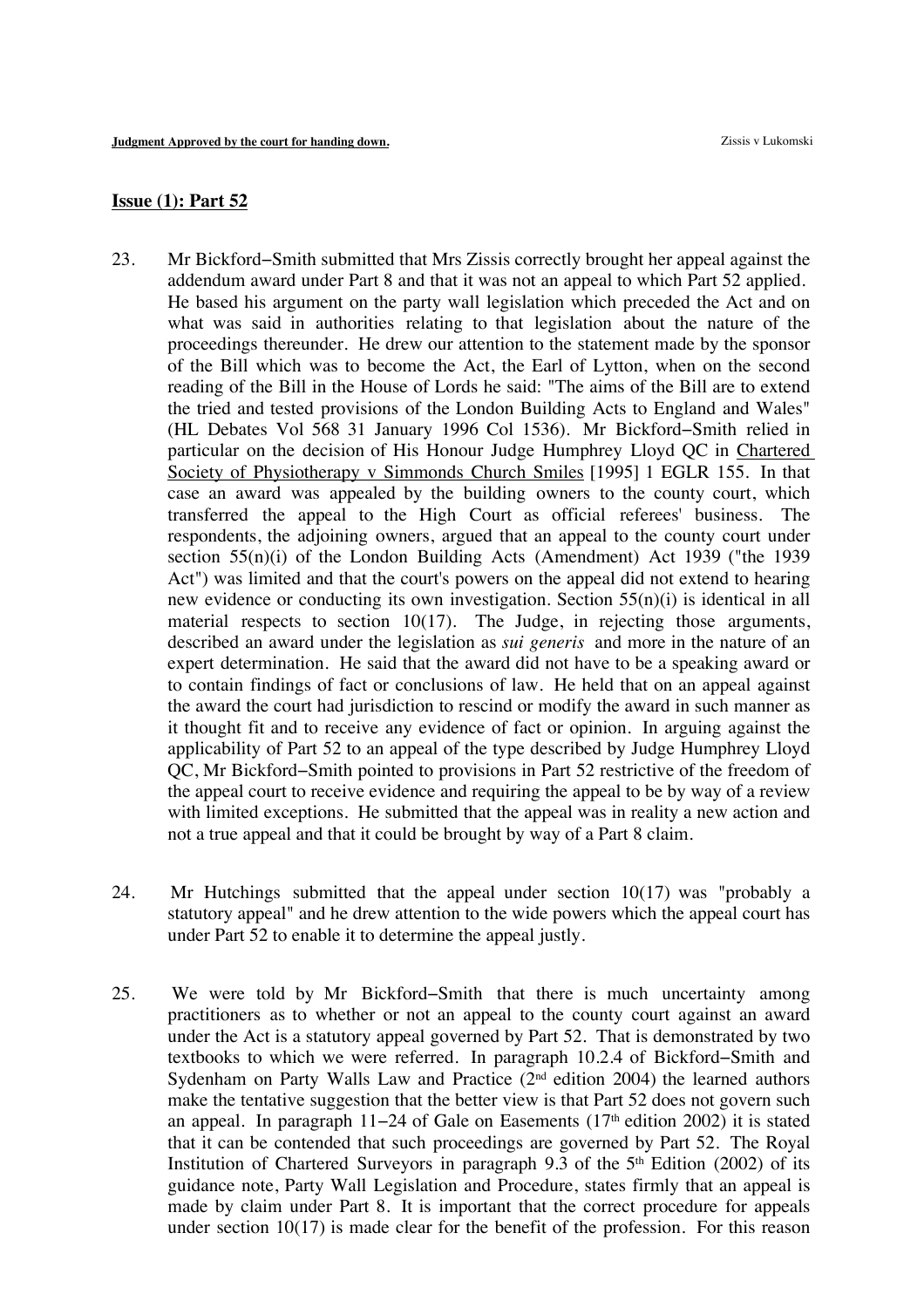permission to appeal on this point was given, even though, for reasons which I shall later explain, this is a second appeal.

- 26. I pay tribute to Mr Bickford−Smith's industry and learning in putting before us the predecessor legislation and the authorities under it, but I prefer to start my consideration of the appropriate procedure for an appeal under section 10(17) with the provisions of the Act and the current procedural rules under the CPR. There are dangers in seeking to apply directly to cases governed by the Act statements in cases decided under the earlier legislation. Thus the provisions of the 1939 Act which were considered in the Chartered Society of Physiotherapy case are not identical in all respects to the provisions of the Act. In particular Judge Humphrey Lloyd QC placed reliance on the provisions of Section  $55(n)(ii)$  and (o) of the 1939 Act which permitted an appellant against an award to bring an action in the High Court to be tried in accordance with the rules of court. There are no corresponding provisions in the Act.
- 27. Under section 10(16) of the Act the award made pursuant to the Act is expressed to be conclusive and not to be questioned in any court except as provided by section 10. The relevant provision of section 10 is subsection (17) which provides:

"Either of the parties to the dispute may, within the period of fourteen days beginning with the day on which an award made under this section is served on him, appeal to the county court against the award and the county court may -

- (b) rescind the award or modify it in such manner as the court thinks fit, and
- (c) make such order as to costs as the court thinks fit."
- 28. There are no other statutory provisions indicative of the appeal procedure. For that one must go to the CPR, bearing in mind that they are a new procedural code and the procedural practices which obtained prior to the CPR were not necessarily intended to be reproduced in the CPR. General statements, such as that made by the Earl of Lytton, cannot be taken to give guidance on the procedure to be followed in compliance with the CPR brought into force four years later.
- 29. The following provisions of Part 52 are relevant.
- 30. By CPR 52.1 (so far as material):
	- "(1) The rules in this Part apply to appeals to  $-$

××××..

(c) a county court.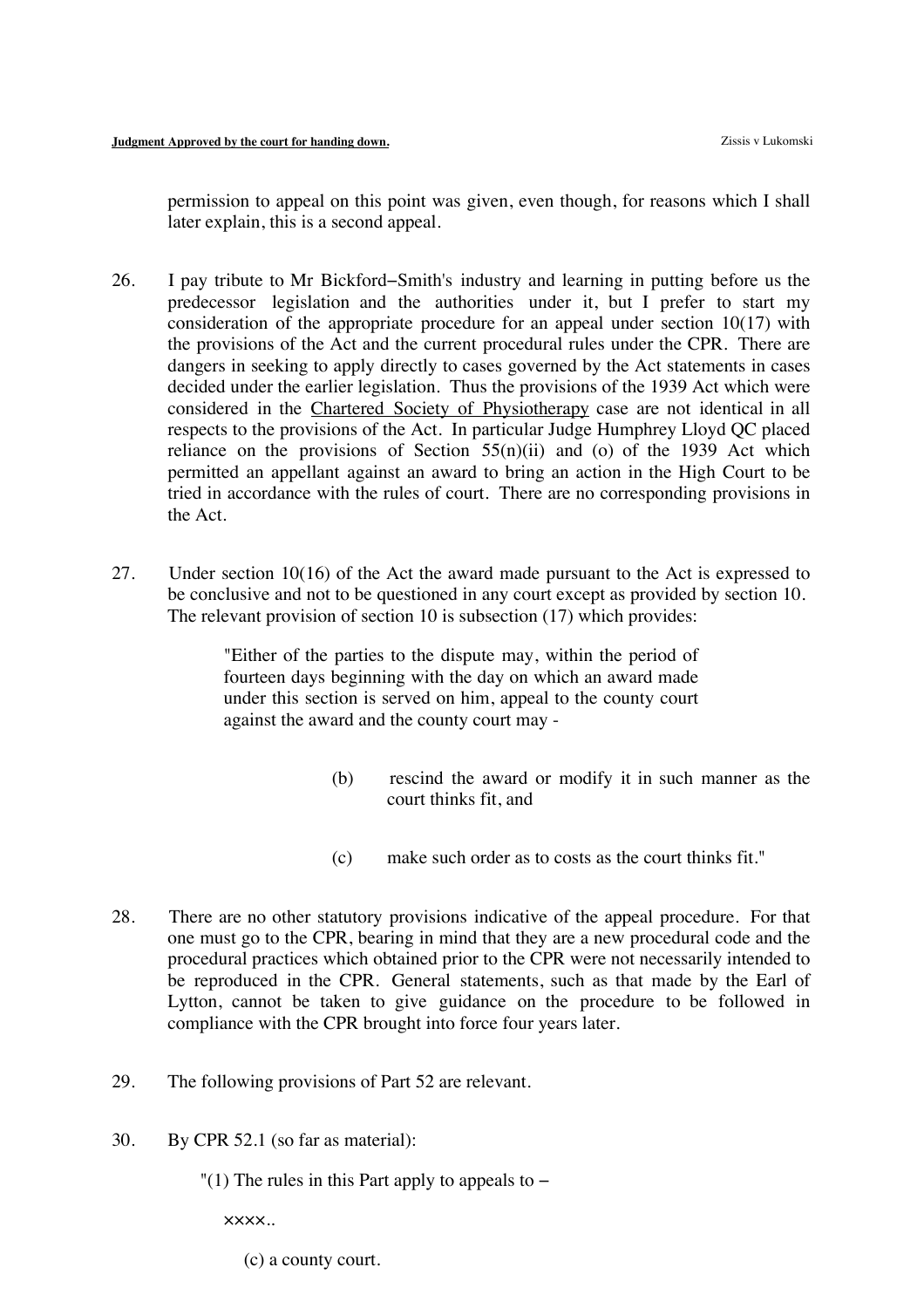(3) In this Part -

××××

(b) "appeal court" means the court to which an appeal is made;

(c)"lower court" means the court, tribunal or other person or body from whose decision an appeal is brought; ×..

(4) This Part is subject to any rule, enactment or practice direction which sets out special provisions with regard to any particular category of appeal."

31. CPR 52.11 governs the hearing of appeals and provides (so far as material):

"(1) Every appeal will be limited to a review of the decision of the lower court unless -

- (d) a practice direction makes different provisions for a particular category of appeal; or
- (e) the court considers that in the circumstances of an individual appeal it would be in the interests of justice to hold a re−hearing.
- "(2) Unless it orders otherwise, the appeal court will not receive -
	- (a) oral evidence; or
	- (b) evidence which was not before the court below.
- (3) The appeal court will allow an appeal where a decision of the lower court was -
	- (a) wrong; ××
- (4) The appeal court may draw any inference of fact which it considers justified on the evidence."
- 32. In the Part 52 Practice Direction the following provisions are relevant.
- 33. Paragraph 9.1 provides (so far as material):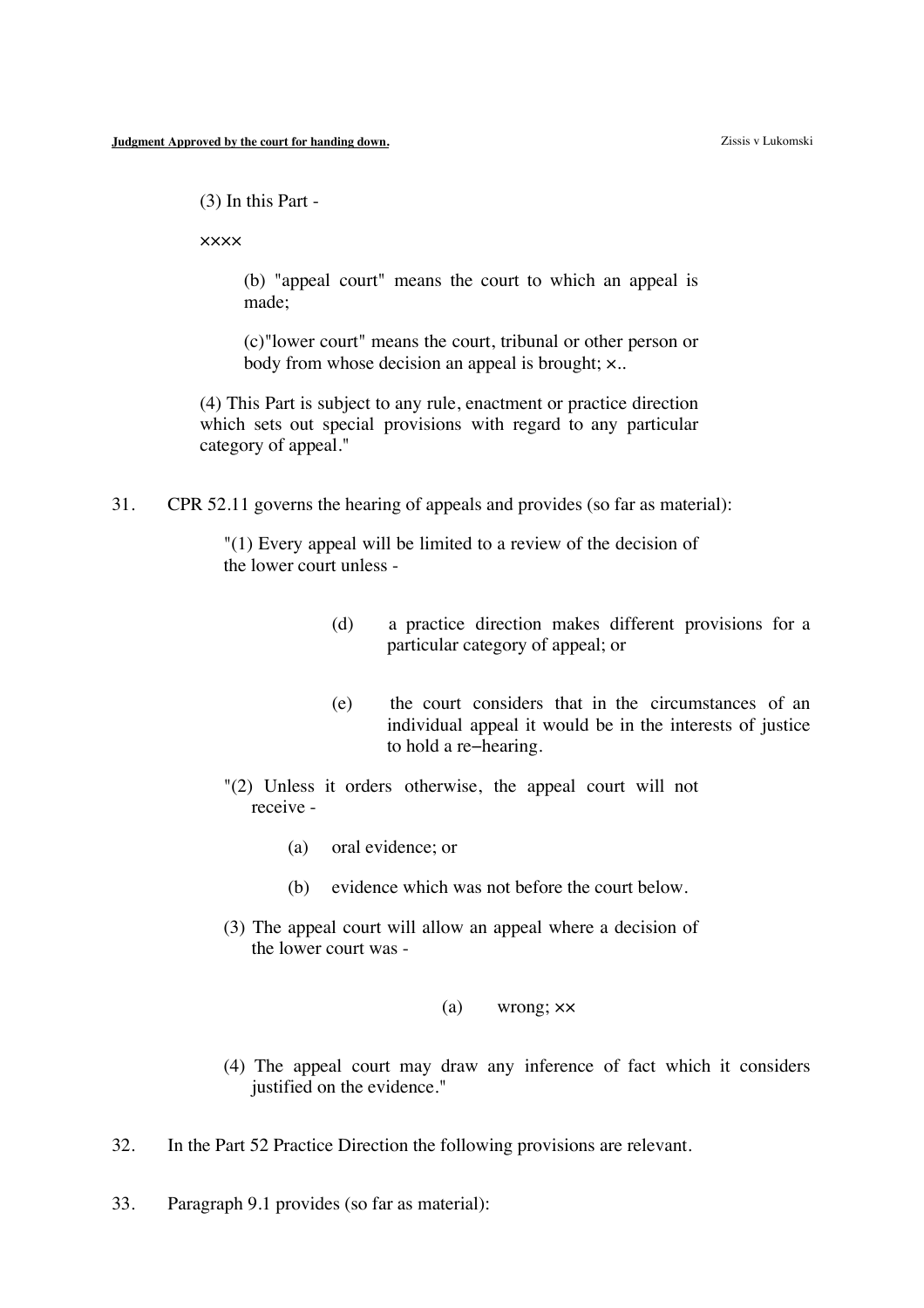"The hearing of an appeal will be a re−hearing (as opposed to a review of the decision of the lower court) if the appeal is from the decision of a minister, person or other body and the minister, person or other body -

- (1) did not hold a hearing to come to that decision;×."
- 34. Paragraphs 17.1 17.6 of Section II of the Practice Direction contain general provisions about statutory appeals. Of those provisions the following are relevant.
	- "17.1 This part of this section
		- (1) applies where under any enactment an appeal (other than by way of case stated) lies to the court from a Minister of State, government department, tribunal or other person ('statutory appeals'); and
		- (2) is subject to any provision about a specific category of appeal in any enactment or Section III of this practice direction.
		- 17.2 Part 52 applies to statutory appeals with the following amendments:
		- 17.3 The appellant must file the appellant's notice at the appeal court within 28 days after the date of the decision of the lower court he wishes to appeal.
		- 17.5 In addition to the respondents to the appeal, the appellant must serve the appellant's notice in accordance with rule 52.4(3) on the chairman of the tribunal, Minister of State, government department or other person from whose decision the appeal is brought."
- 35. Section III contains provisions about specific appeals, but, as paragraph 20.1 states, is not exhaustive and does not create, amend or remove any right of appeal. There is no mention of the Act in Section III.
- 36. A valuable commentary on the application of Part 52 to statutory appeals and on the question whether an appeal should be by way of rehearing or review is contained in the judgment of May LJ in the regrettably still unreported case of E.I. Du Pont de Nemours & Co v S.T. Dupont [2003] EWCA Civ 1368. In that case this court considered the application of Part 52 to appeals under the Trade Marks Act 1938. May LJ commented:

"92. Rule 52 of the Civil Procedure Rules draws together a very wide range of possible appeals. It applies, not only to the Civil Division of the Court of Appeal, but also to appeals to the High Court and county courts. It encompasses, not only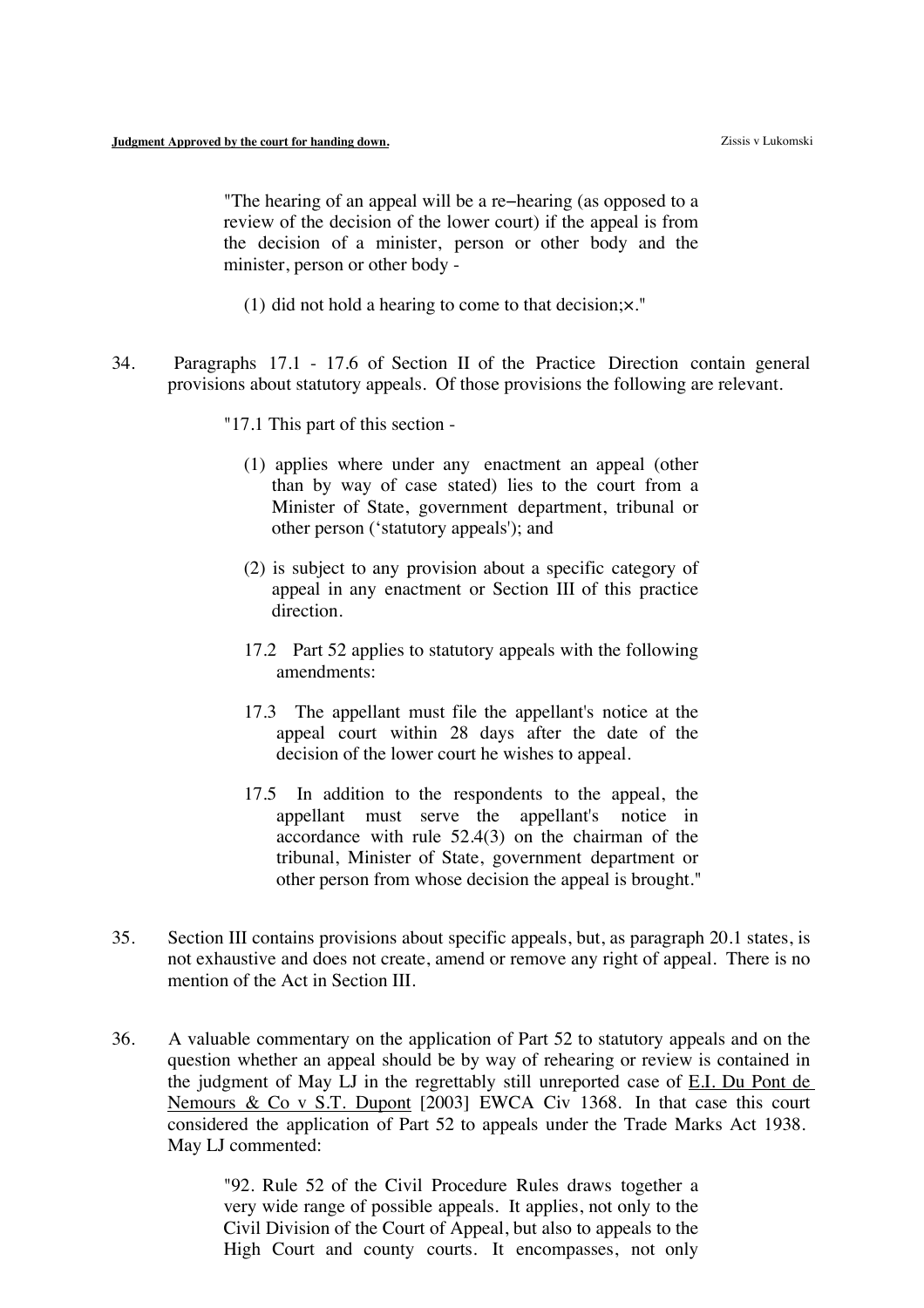appeals where the lower court was itself a court, but also statutory appeals from decisions of tribunals, ministers or other bodies or persons. Within the court system, it applies to an appeal from a district judge to a circuit judge, just as it applies to an appeal from a High Court Judge to the Court of Appeal. Subject to Rule 52.1(4) and paragraph 17.1(2) of the practice direction, it applies to a wide variety of statutory appeals where the nature of the decision appealed against and the procedure by which it is reached may differ substantially ××.

93. It is accordingly evident that Rule 52.11 requires, and in my opinion contains, a degree of flexibility necessary to enable the court to achieve the overriding objective of dealing with individual cases justly."

37. In paragraph 95 May LJ turned to the receipt on appeal of new evidence:

"As to fresh evidence, under Rule 52.11(2) on an appeal by way of review the court will not receive evidence which was not before the lower court unless it orders otherwise. There is an obligation on the parties to bring forward all the evidence on which they intend to rely before the lower court. The principles on which the appeal court will admit fresh evidence under this provision are now well understood and do not require elaboration here. They may be found, for instance, in the judgment of Hale LJ in *Hertfordshire Investments Ltd v Bubb* [2000] 1WLR 2318 at 2325D−H. Rule 52.11(2) also applies to appeals by way of rehearing under rule  $52.11(1)(b)$ , so that decisions on fresh evidence do not depend on whether the appeal is by way of review or rehearing."

38. May LJ continued in paragraph 96:

"Submissions to the effect that an appeal hearing should be a rehearing are often motivated by the belief that only thus can sufficient reconsideration be given to elements of the decision of the lower court. In my judgment, this is largely unnecessary given the scope of a hearing by way of review under rule 52.11(1). Further the power to admit fresh evidence in Rule 52.11(1)(b) will normally approximate to that of a rehearing 'in the fullest sense of the word' such as Brooke LJ referred to in paragraph 31 of his judgment in Tanfern [Ltd v Cameron−MacDonald [2000] 1 WLR 1311]. On such a rehearing the court will hear the case again. It will if necessary hear evidence again and may well admit fresh evidence. It will reach a fresh decision unconstrained by the decision of the lower court, although it will give to the decision of the lower court the weight that it deserves. ××.. Circumstances in which the hearing of an appeal will be a rehearing are described in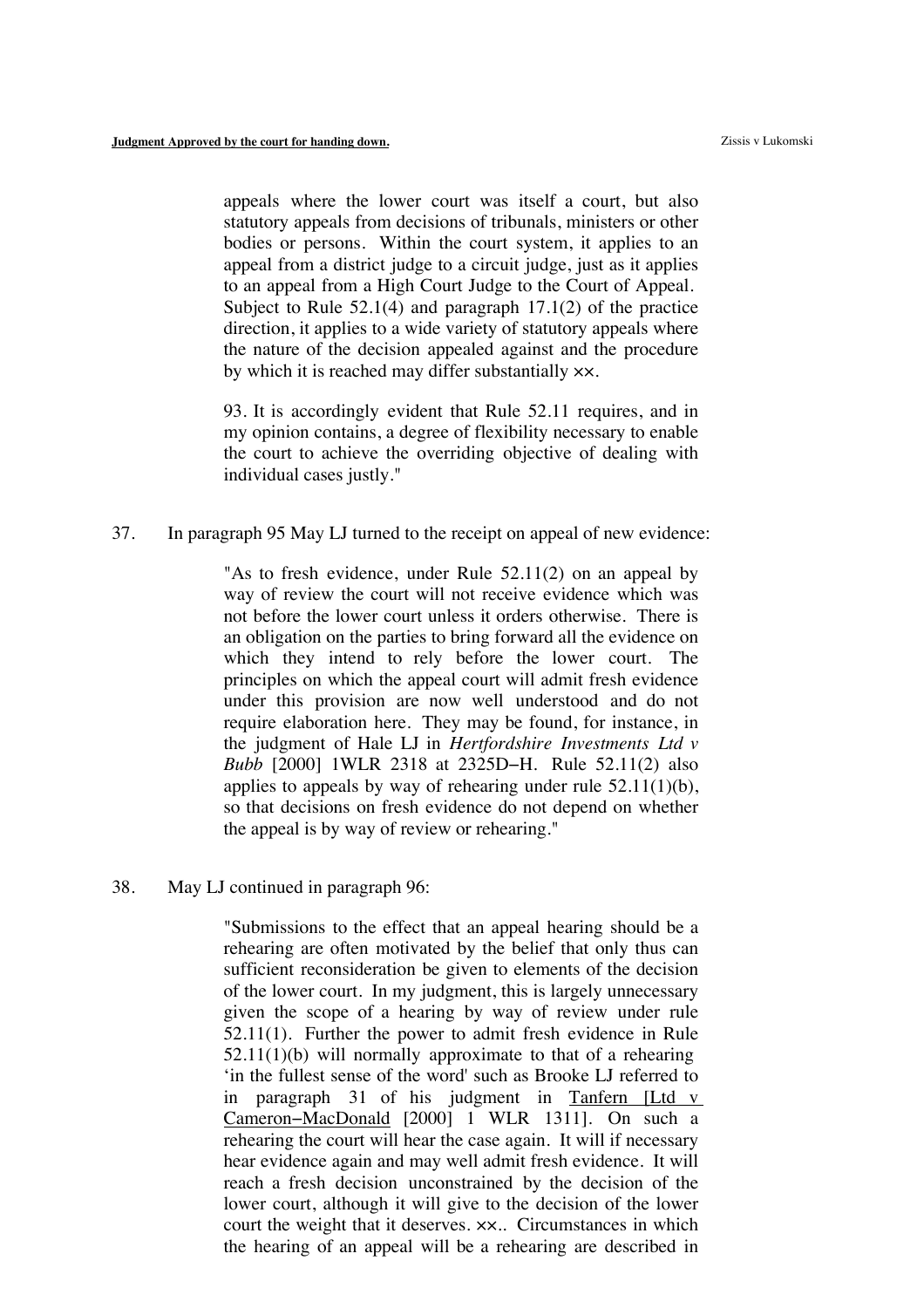paragraph 9 of the Part 52 practice direction. This refers to some statutory appeals where the decision appealed from is that of a person who did not hold a hearing or where the procedure did not provide for the consideration of evidence. In some such instances, it might be argued that the appeal would in effect be the first hearing by a judicial process, and that a full hearing was necessary to comply with Article 6 of the European Convention on Human Rights ×.."

- 39. With that commentary in mind I turn to the question whether Part 52 governs the appeal under section  $10(17)$  of the Act. At first sight, because that subsection provides for an appeal under an enactment to a county court from a person other than a Minister of State, government department or tribunal, the appeal comes within the language of paragraph 17.1 of the Practice Direction as a statutory appeal. The fact that the Act is not mentioned in Section III of the Practice Direction is of no consequence, given that the section is not exhaustive. The provisions of section 10(17), being provisions about a specific category of appeal in an enactment, are not superseded. Thus the requirement that the appeal be brought to the county court within 14 days overrides the provision in paragraph 17.3 for a 28 day period.
- 40. Paragraph 9.1 of the Practice Direction specifically recognises that the decision from which the appeal is brought can be one reached without a hearing and that the appeal from it will nevertheless be governed by Part 52. There are ample powers under rule 52.11 to enable the court to receive evidence, and in the exercise of any power or discretion the court will be alive to the overriding objective of dealing with the case before it justly. Given that an award under the Act is non−speaking and made without a hearing, I would envisage that the appeal by way of a rehearing will ordinarily require the county court to receive evidence in order to reach its own conclusion on whether the award was wrong. The flexibility contained in the provisions of Part 52 seems to me to defeat the thrust of Mr Bickford−Smith's argument that it would not be right for Part 52 to apply to an appeal under section 10(17). On the contrary I think it plain that Part 52 was intended to cover a form of statutory appeal like that under section 10(17) and that the provisions of Part 52 are amply sufficient to allow justice to be done on such an appeal.
- 41. For the sake of completeness I should mention that there are two points in the reasoning of the District Judge on which I take a different view from him. One is, as I have noted in paragraph 18 above, his assertion that it followed from the fact that the appointed surveyors are in a quasi−judicial position with statutory powers and responsibilities that the court on the appeal reviews the award. For the reasons already given, the appeal against the award will be by way of a rehearing. The second point is the suggested analogy between an appeal under section 10(17) and the procedure on an appeal under section 204 or section 204A Housing Act 1996. I can obtain no assistance from a comparison with the procedure for appeals under the Housing Act, which permits appeals only on a point of law. Subject to those points, in my judgment the District Judge correctly held that an appeal under section 10(17) is a statutory appeal governed by Part 52.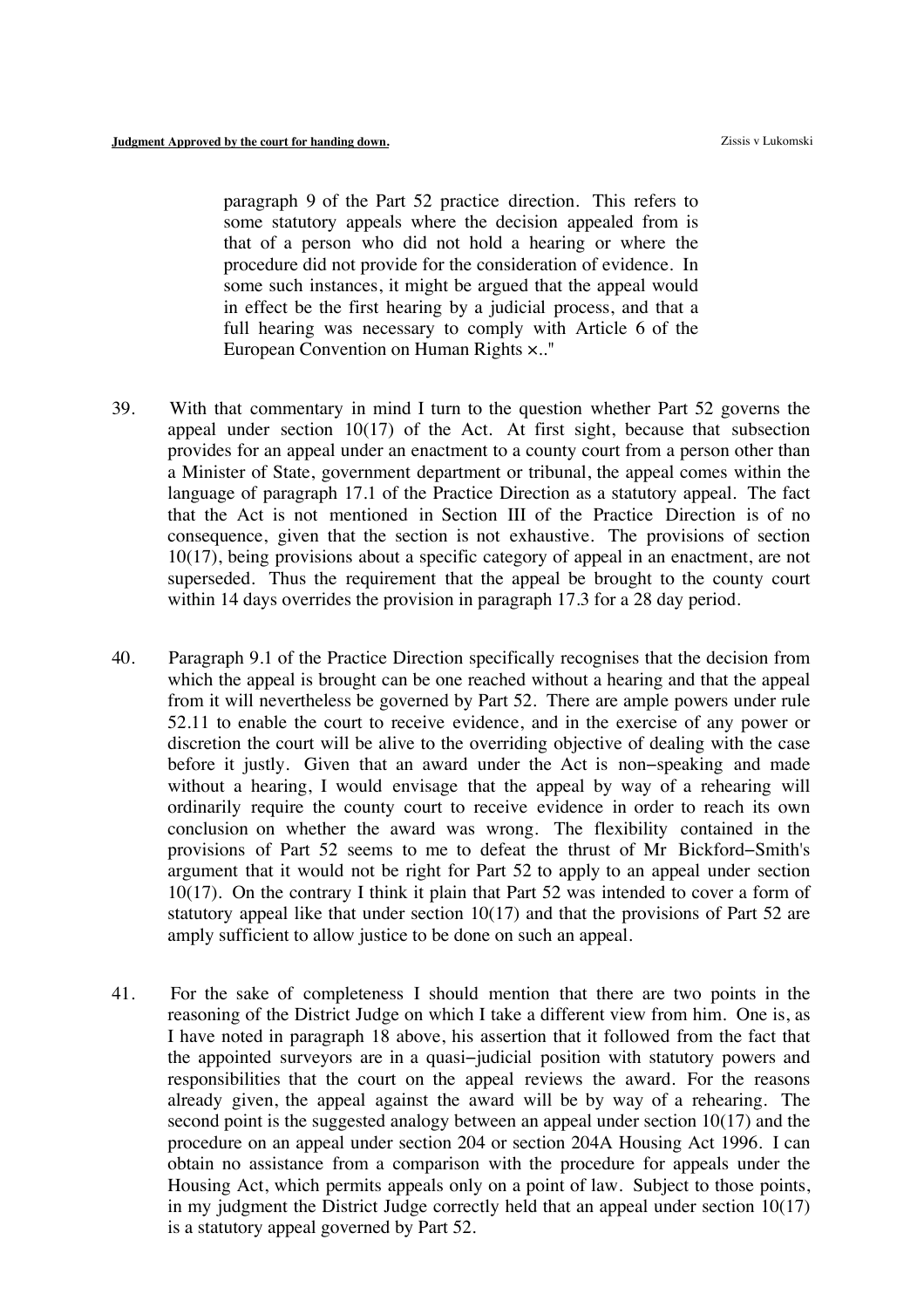42. The District Judge, in reaching his decision, was exercising the county court's appellate jurisdiction with the result that an appeal from his decision is a second appeal within CPR 52.13.

## **Issue (2): Part 8**

## **Issue (3): CPR 3.10**

- 43. It is convenient to consider these two issues together as they both concern steps which the District Judge allegedly could have taken instead of dismissing the claim of Mrs Zissis. This part of the argument proceeds on the assumption that the District Judge was right to find that the addendum award was invalid. The correctness of that assumption will of course be considered at the adjourned hearing.
- 44. Mr Bickford−Smith submitted that it is well−established that a party challenging an invalid award does not need to do so by the appeal process but may seek declaratory relief or challenge the award's validity by resisting its enforcement or by bringing an action inconsistent with it (Re Stone and Hastie's Contract [1903] 2 KB 463 and Gyle−Thompson v Wall Street (Properties) Ltd [1974] 1 WLR at page 130). I accept that. Mr Bickford−Smith said that the District Judge should have accepted that the proceedings were correctly brought under Part 8 for the purpose of obtaining, for example, a declaration that the addendum award was invalid and that his decision to dismiss the claim overlooked this fundamental point. Alternatively, he submitted, the District Judge had power under CPR 3.10 to make an order to remedy the procedural error, and he pointed to cases where the power has been used in similar circumstances (see, for example, Hannigan v Hannigan [2000] 2 FCR 650).
- 45. I have some sympathy with the District Judge, as the Particulars of Claim plainly proceeded on the footing that the proceedings were by way of an appeal under section 10(17), even in relation to the averment that the addendum award was invalid. Further, it does not seem to have been pointed out to the District Judge how he might remedy the situation nor, it appears, was he asked to do so.
- 46. Nevertheless, I think it plain that consistently with the overriding objective and with a view to saving expense and a waste of court resources the District Judge was wrong to have dismissed the claim when he had found that, as Mrs Zissis had averred, the addendum award was invalid. He should either have allowed the amendment of the Particulars of Claim so that the relief sought was a declaration that the award was a nullity or, more consistently with the alternative claim for modification of the award, he should have allowed the proceedings to proceed under Part 52. I can see no reason why an appellant appealing against an award should not be able to claim in proceedings brought under Part 52 that the award is a nullity and that in the alternative the award should be varied.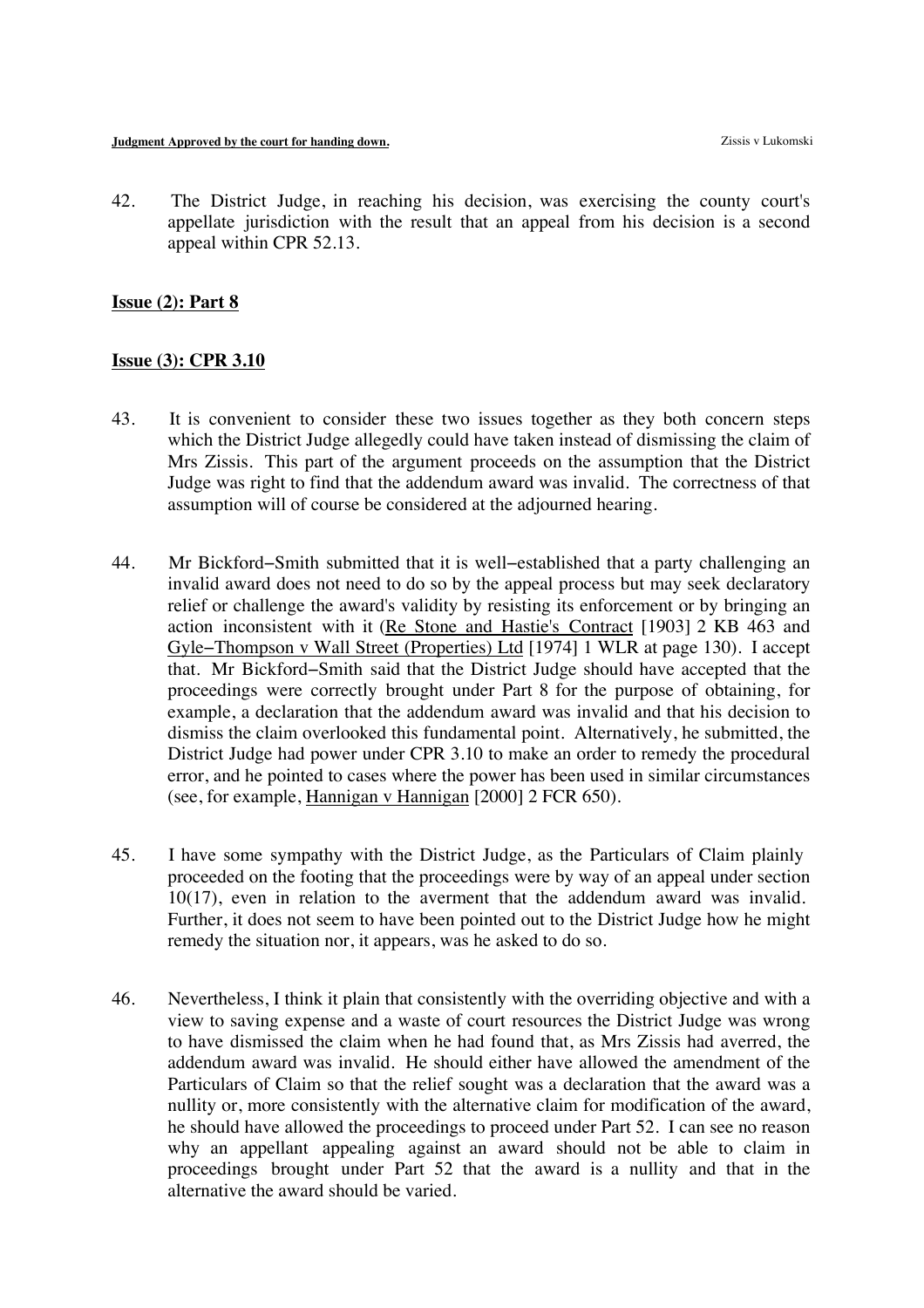47. This point too is one of general importance and deserved consideration by this court. For this reason we gave permission to appeal on it.

## **Issue (4): Indemnity costs**

48. The District Judge gave the following as his reasons for awarding indemnity costs:

"Firstly the Defendant offered the Claimant at a very early stage a compromise whereby the claim would be dismissed with no order as to costs but the Claimant insisted on proceeding and as was made clear to me in February, the essential driving force behind the litigation now was the costs of that litigation. For those two reasons it seemed to me to be right that costs should be on the indemnity basis. If parties litigate only as to costs then it seems to me that they must bear a greater risk that if unsuccessful they will be paying costs on the indemnity basis"

49. Mr Bickford−Smith submitted that the District Judge had failed to ask himself the relevant question for awarding costs on the indemnity basis, which was whether Mrs Zissis had acted unreasonably in the conduct of the litigation. It is now established that there must be some element of that conduct which deserves a mark of disapproval. As Simon Brown LJ put it in Kiam v MGN (No 2) [2002] 1 WLR 2810 at paragraph 12:

> "such conduct would need to be unreasonable to a high degree; unreasonable in this context does not mean merely wrong or misguided in hindsight ×."

(See also Simms v The Law Society [2004] EWCA Civ 849 at paragraph 16 per Carnwath LJ).

50. Mr Hutchings submitted that, in the light of Mr Lukomski's efforts to obtain a consent order, Mrs Zissis did behave unreasonably. He suggested that it was quite unnecessary that she should appeal against the addendum award which she and Mr Lukomski agreed was invalid and that instead she should have awaited the bringing by Mr Carter of enforcement proceedings and when they were commenced she should have resisted them without involving Mr Lukomski. Whilst I praise Mr Lukomski for his attempts at reaching a settlement with Mrs Zissis and avoiding litigation costs and have sympathy with him in finding himself a party to this expensive litigation, I cannot say that the conduct of Mrs Zissis was so unreasonable as to bring upon herself the liability to pay costs on an indemnity basis. She was entitled to take the view that she should bring proceedings to get the award set aside or modified, and Mr Lukomski as the adjoining owner was the proper defendant. It is not straightforward to seek to make a third party like Mr Carter a defendant pursuant to section 51 of the Supreme Court Act 1981 so that an order for costs might be obtained against him, and the outcome of any such litigation was uncertain. The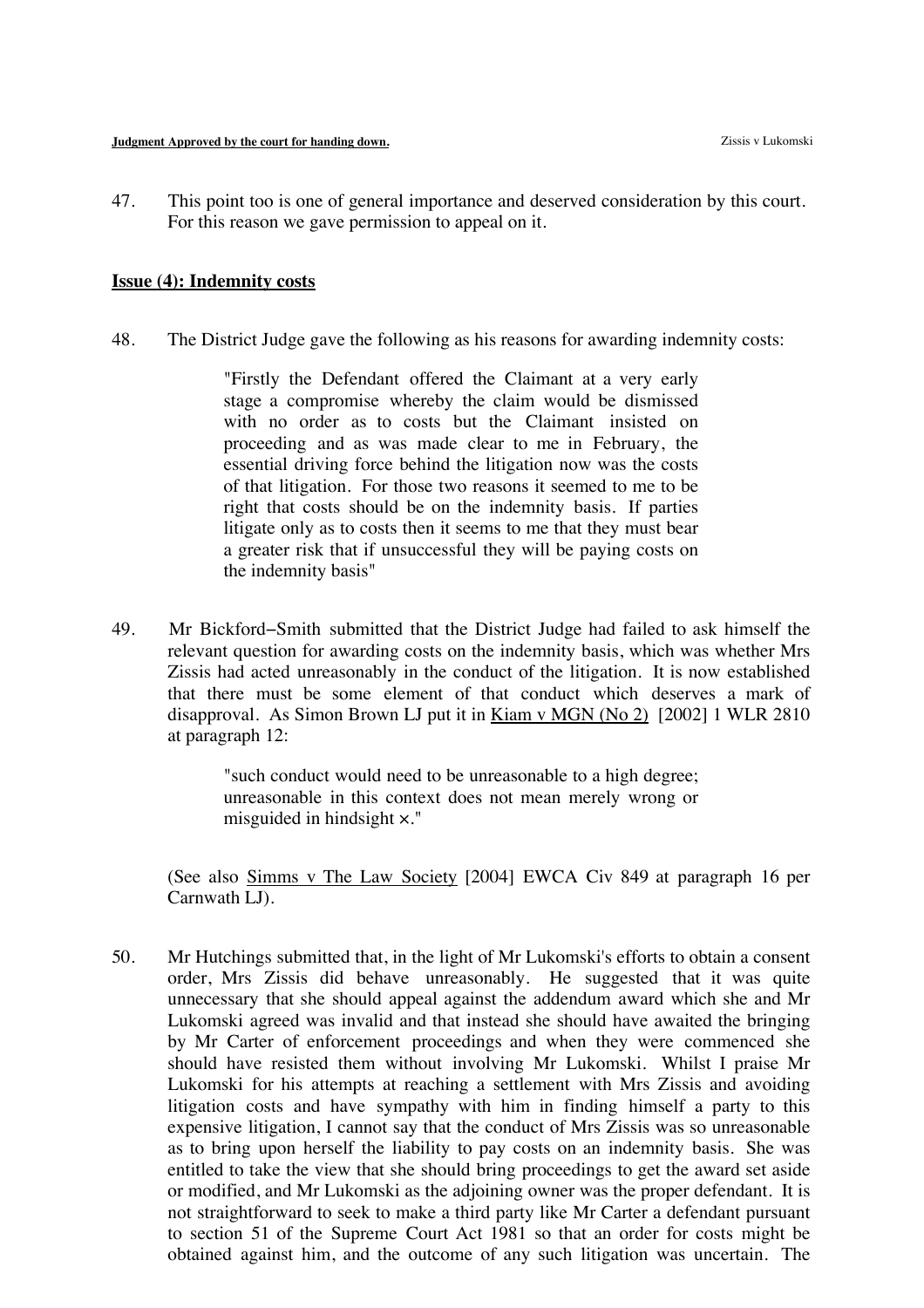District Judge was, it appears, determined to have the procedural issue relating to Part 52 decided. In the circumstances the conduct of Mrs Zissis, who appears to have acted throughout on professional advice, was not such as to merit indemnity costs.

- 51. Mr Hutchings did not seek to support that part of the District Judge's reasoning which proceeded on the footing that if one litigates about costs one may have to pay costs on the indemnity basis. It appears that the District Judge may have misunderstood what was said about costs in that the litigation was about Mr Carter's costs, the subject of the addendum award. In any case, there is no sound reason why parties litigating on issues of costs should be more vulnerable to an order for costs on the indemnity basis.
- 52. Because on this issue Mrs Zissis had a real prospect of succeeding on the appeal, we gave permission to appeal. For the reasons given, I would allow the appeal on this issue to the extent of substituting costs on the standard basis for costs on the indemnity basis as the costs of Mr Lukomski which Mrs Zissis must pay.

# **Costs in the Court of Appeal**

53. We indicated at the end of the hearing before us that Mrs Zissis should pay half the costs of Mr Lukomski. The award of costs can reflect the parties' respective success and failure on individual issues if the court thinks this to be just. The greater part of the written and oral arguments and of the authorities provided for us was devoted to Issue (1) on which Mr Lukomski won and Mrs Zissis lost. Issue (4) on which Mr Lukomski lost and Mrs Zissis won took far less time, although it required some additional documentation. Our order was made having regard to all the circumstances of the appeal.

## **Lord Justice Wilson:**

54. I agree

# **Lord Justice Brooke:**

- 55. I also agree.
- 56. This case was complicated by two unusual features. The first was that Mr Carter believed that he had the power to make an award unilaterally in his favour providing for the payment of his costs. His belief that he was entitled to do this was not shared by the lawyers advising either of the parties, but the legal validity of his award will be tested in the appeal that is to be heard after Easter, and I will not say anything more about this matter now, apart from identifying it as a complicating factor.